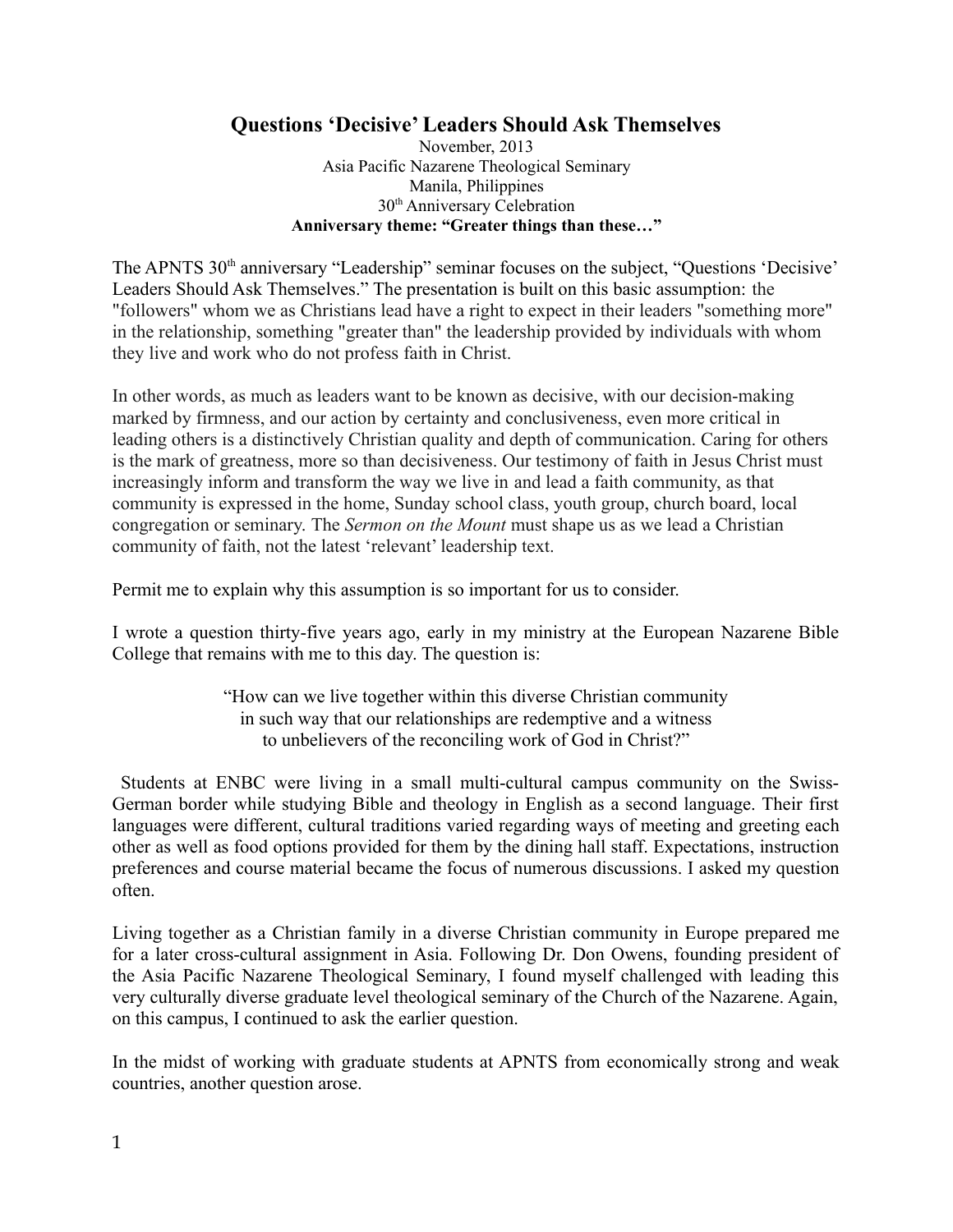"If, 'in Christ, all things are made new,' then how does our relationship to Christ convert or transform the way we live and lead in a Christian community of faith?"

What phenomenal lessons I learned at APNTS about life together in Christian communities! And, at APNTS I crystallized my understanding of Christian leadership.

"Christian leadership is humble service to *others* for the purpose of enabling *them*, through teaching and example, to live *their* lives under the Lordship of Christ, to fulfill *their* ministry to each other, and *their* mission in the world."

During my 18 years at Mount Vernon Nazarene University, I probed another "life together" question:

> "In conflict situations, when good and godly people differ and sometimes collide over vision, values, and traditions, how can I lead in these situations, really lead (and serve) with the mind and spirit of Christ?"

Along the journey, I began to realize the questions I was asking myself and seeking to answer related not just to cross-cultural education institutions, but also to local congregations and even to individual Christian families. What I was asking was a fundamental question for Christians maturing in their faith:

> "How does my testimony of holiness of heart and life transform the way I live in and lead a faith community?"

This is a life question for us. It is also a leadership question! In the midst of conflicting expectations, multiple constituents, differing denominational backgrounds, various levels of maturity, and multi-cultural perspectives, how can we live together and lead with the mind and spirit of Christ? How *is* our holiness testimony reflected in our family relationships and in our leadership lifestyle?

In the context of our life situations and leadership assignments, especially in our families and local churches, we are often placed in close Christian community. We quickly become aware of others' strengths and weaknesses. Our own personality differences soon become obvious. Our specific life and leadership location becomes a dynamic laboratory for learning how to live together as God's family.

In these situations, how do we respond to conflict under pressure? Where is the "something more…" or "greater than…" in our leadership and "follow-ship" roles and responsibilities?

**THE ANSWERS TO OUR PROBING QUESTIONS are equally profound. They are: 1) deeply spiritual in nature; 2) intensely relational; and 3) strategic in planning and implementation. Let me briefly explain.**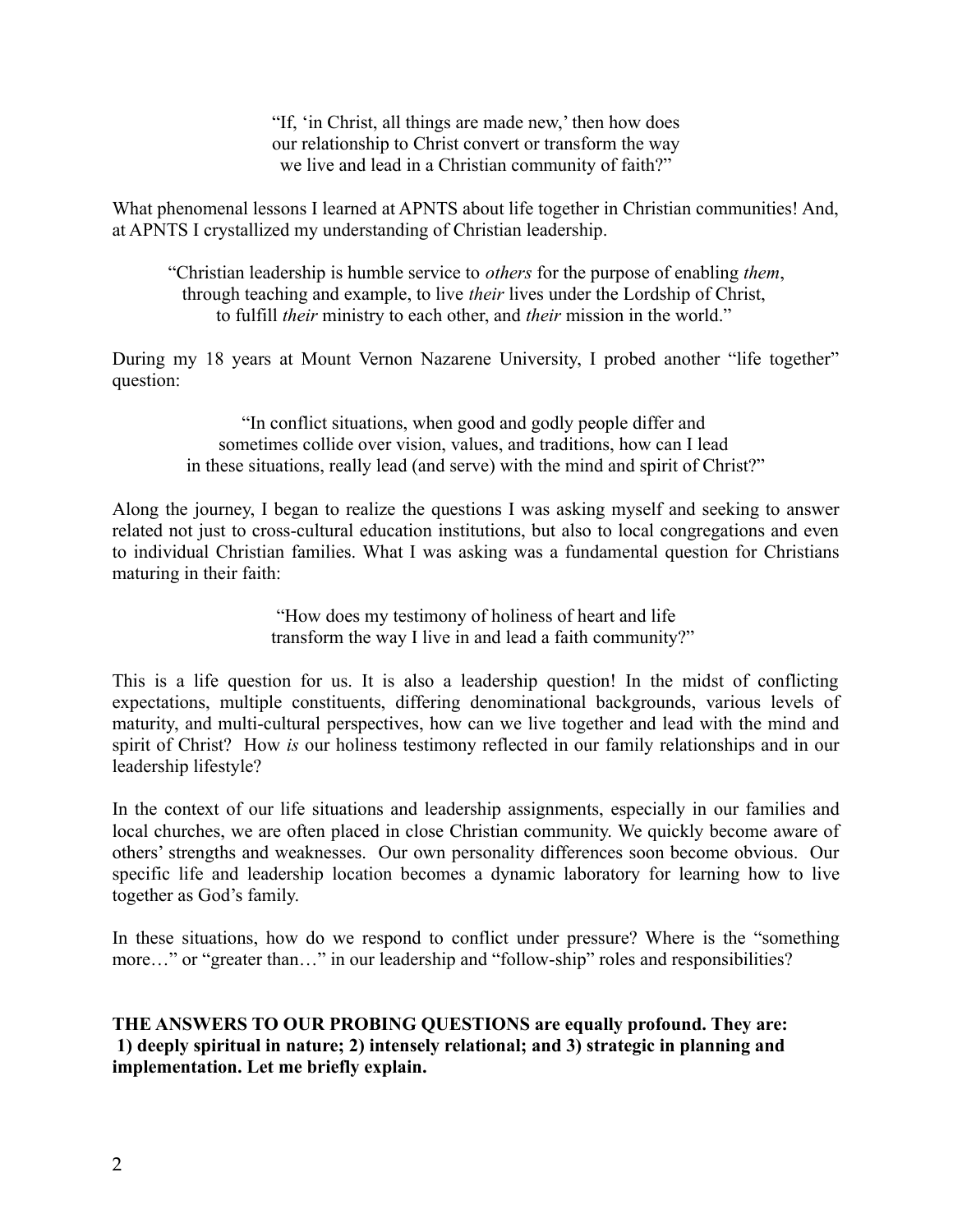**"Whatever happens,"** Paul admonishes us, "conduct yourself in a manner worthy of the gospel of Christ" Philippians 1:27. This challenge is also given to the Ephesians church in 4:1 when he urges the believers to "…live a life worthy of the calling you have received." These two passages from Paul's prison epistles challenge me when I am confronted with good and godly people who differ with me—even collide with me—over the vision and values in my ministry assignments. And, I continue to learn what it means to "walk worthy…."

Indeed, the entire fourth chapter of Ephesians speaks directly to the questions asked above. Spend time reading the six chapters of this "prison epistle." Then, focus in on Ephesians 4:1-3, 7-11, 15-16, 25-32, as well as 5:1-2, and 5:15-21.

**Whatever happens,** we are to be "*imitators* of God…and live a life of love" (5:1-2) in leading and living together as the People of God. When we do not live like this, regardless of the position we have in the home, local church, district, or seminary, we *grieve* the Holy Spirit (4:30a). The Spirit of God is deeply concerned about the speech of His people.

**Relationships within a faith community are intensely theological.** God Himself inspires and empowers this holiness lifestyle within us, calling us and enabling us to "walk worthy" of our calling (see also 5:15-21). We must not only "hear" and read His words, we must respond and obey them, even if we violate our culture, family tradition, or "natural" inclinations. There is a "Christ-culture" to which we must aspire and deeply embrace.

Ephesians 4:25-32 instructs us in how we are to live and lead with the mind and spirit of Christ. We are co-laborers together in the body of Christ (v. 25). The people with whom we work are God's own creation. Because of this fundamental Christian conviction, we are called to be:

*honest* with the believers (v25); *immediate* in dealing with conflict; (vs26-27);  *up-building* with our words (v29); and *forgiving*, even when others do not forgive us (v32).

Words spoken and deeds done to us by others must never be permitted to create bitterness and resentment within us. Our words are to be channels of God's grace to others (Ephesians 4:29). Dialogue, for Paul, is a sacrament. God's forgiveness frees us to take the initiative in forgiving those who hurt us.

When we ignore our "family" relationship within the faith community and treat those with whom we live and work as "means to an end" or persons to be manipulated for our purposes, Satan gains a "foothold" into the fellowship. The enemy of our soul laughs at unresolved conflict and divides the "community of the king." It is a travesty when believers see in their leaders attitudes and actions *no different* from supervisors on the jobs and elected officials in the community who do not profess faith in Jesus.

The people we lead can and should witness in us a way of living and leading *"greater than"* or qualitatively different from the way they are guided by leaders who do not identify themselves as followers of Christ. The mind and spirit of Christ in the life of the leader is what the people we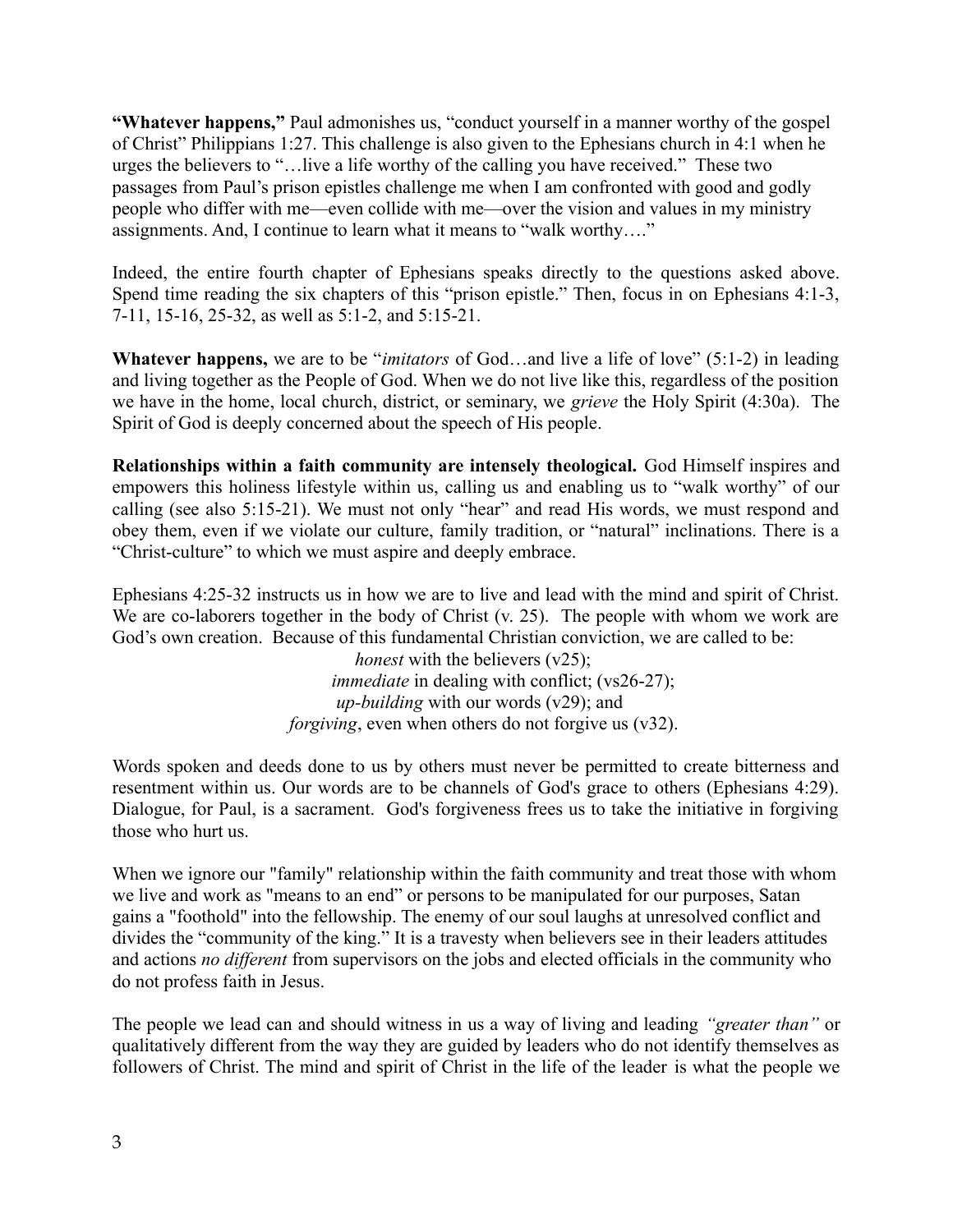lead, and others who watch the way we lead, expect to *see* in a Christian who seeks to 'lead decisively.'

And, they will support and follow us as we lead intentionally, consistently and aggressively with:

- V clear **Vision,** including strategic planning;
- H deep **Humility,** including intense listening; and
- R intense **Resolve,** including persistent praying.

**Vision** refers to seeing things at a great distance. A vision is a consuming, passionate, and compelling inner picture. We are told that the most important function of leadership is creating a vision of the organization's preferred future. Only the leader who, by divine inspiration, sees the "invisible" can do the "impossible." A vibrant, motivating vision statement is an expression of optimism and hope. It is a "big" dream of what we would like the church, seminary, or ministry organization to be and do.

Having a clear vision as a leader is essential. But, it is not enough. Thomas Edison, the consummate inventor, is quoted as saying, "Vision without execution is hallucination." Leadership, we are told, is the *transference* of vision. We live and lead within a *community* of faith. It is essential, then, for *theological* vision to precede *organizational* vision. Who we "envision" or "see" as the people we serve in the church, must be clear before we outline what action is desired of them for the organization. Ownership of the vision cannot be solely that of the leader. It must be embraced and "owned" by the group who is asked to accept the vision and share in the implementation.

Planning strategically compels the leaders and followers to focus intentionally in laser-beam fashion on the mission and vision of the congregation or organization. Strategic planning is not exclusively "implementation" strategy. Rather, planning *strategically* begins with the clarification of the mission, vision, and values with the board to which the leader is accountable. Once these core "driving forces" are understood and embraced, then strategic initiatives and goals are defined. Personnel needs are included; financials are defined with timelines. The key idea is for the strategic plan to outline in detail the ways and means by which the church or organization will accomplish the mission and realize the vision.

A strategic plan provides leaders and boards with the basis for replying with an emphatic "yes" or a regrettable "no" when suggestions are made as to new directions for the church. Mission and vision are the keys. Stay focused on them. Good ideas may be rejected because they do not fit into the strategic plan of the local church, district, or ministry organization.

**Humility** demands intense listening by the person who leads others. Listening is so much more than allowing another to talk while waiting for an opportunity to respond. Nouwen states it beautifully: "The beauty of listening is that those who are listened to start feeling accepted, start taking their words more seriously.... Listening is a form of spiritual hospitality by which you invite strangers to become friends…." We listen to what is said, and for what is not said. We observe "body language." We listen for insights from brothers and sisters in Christ who help us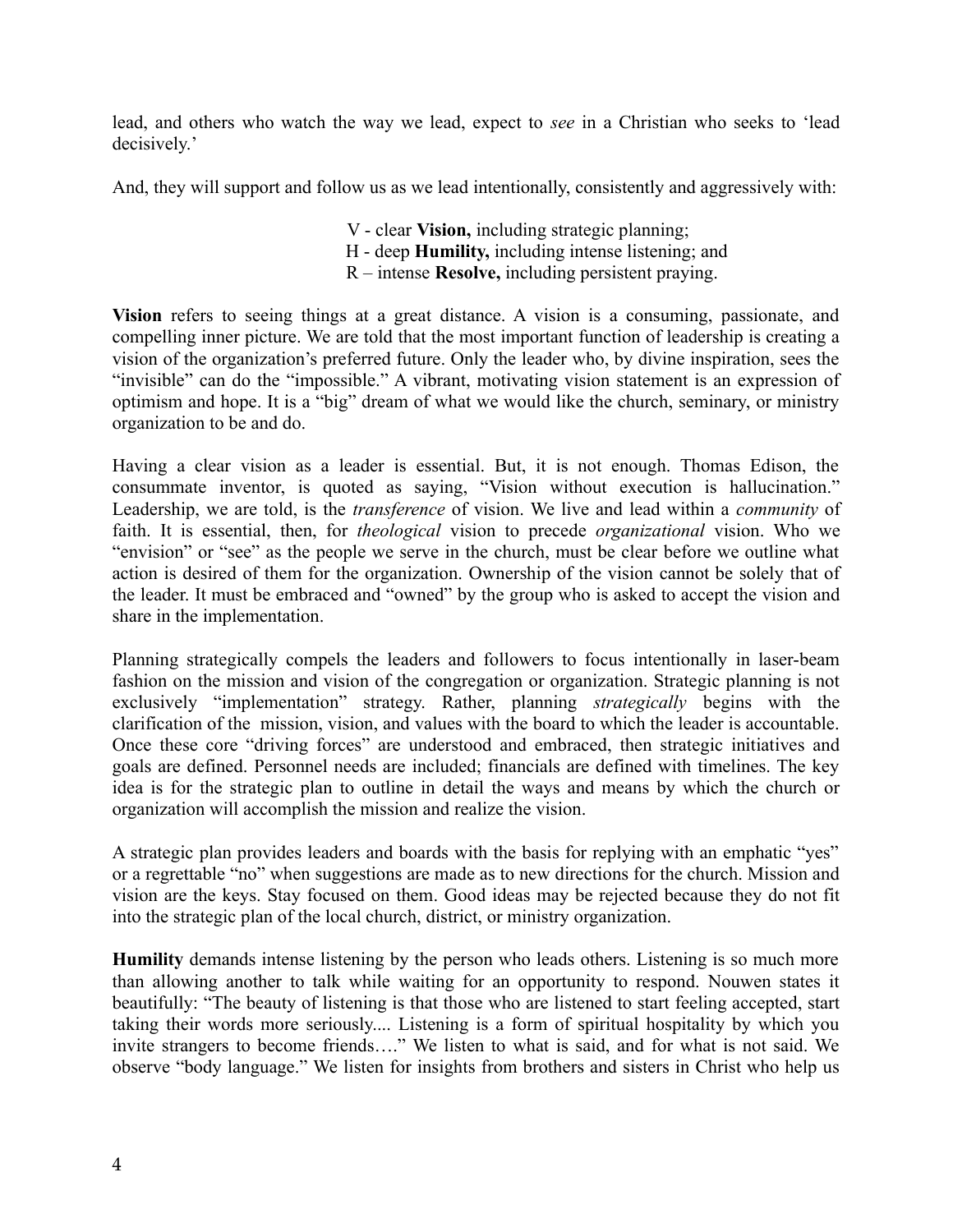revise a vision or plan or program and make it better. Again, the vision must be "owned" by the group who is asked to embrace it and its implementation must be shared.

We "lead from our knees" during this important process. Good and godly people often differ and sometime collide with the leader. There is no place for arrogance; only regret that some may not embrace the majority decision. Vigorous discussions take place in board meetings or at other appropriate forums. However, when an official decision is made to move forward, the leader "leads decisively" even as she/he regrets that some within the fellowship may not agree with the majority decision. The leader refused to be paralyzed when not "everyone" agrees with the recommendation. Rather, she/he moves ahead aggressively, though with deep humility. In these situations, we lead with some pain and disappointment even as we move ahead with confidence.

**Resolve** insists that we don't give up. We persevere. We stay with it. We endure. This does not mean that we go it alone. Just the opposite. Leaders work tirelessly at bringing the group along, and motivating them to implement and execute the plan and program as approved. Leaders dream great, God-inspired dreams, and are willing to pay the price – in time, energy, and patience - to see those dreams come true.

And, we pray earnestly and persistently. We know that some issues are only resolved and dissolved through prayer and total dependence on God. We believe that God can work in *us* to become the change we desire to see in *others.*

Holiness leaders know that we do not have the power to change others. Change can take place, however, within *us*! In the midst of experiencing honest and intense differences between good and godly people, the "pray-er" can be changed and transformed! Conflict situations can produce growth. They can also inhibit growth in the lives of leaders. Before God in prayer, we seek answers from Him to these two questions:

what can *I* learn;

how can *I* change?

In so asking, and seeking God's answers to these two leadership questions for *our* lives, *we* are changed! Increasingly, by God's grace, we become the change, we desire to see in others. Others around us may or may not be impacted by what happen within us. But, what happens to *us* is transformative!

We grow. We change. We mature. And, in the process, we experience the peace of God, which transcends understanding. We are "freed" from insisting on change within others. Through earnest prayer, caring leaders asks the right questions, and trust God with the results, even as we are changed in the process!

Perhaps decisiveness about *ourselves* as Christian leaders is the most significant evidence of Christian leadership.

Who *am* I in Christ, and what difference does *this* affirmation make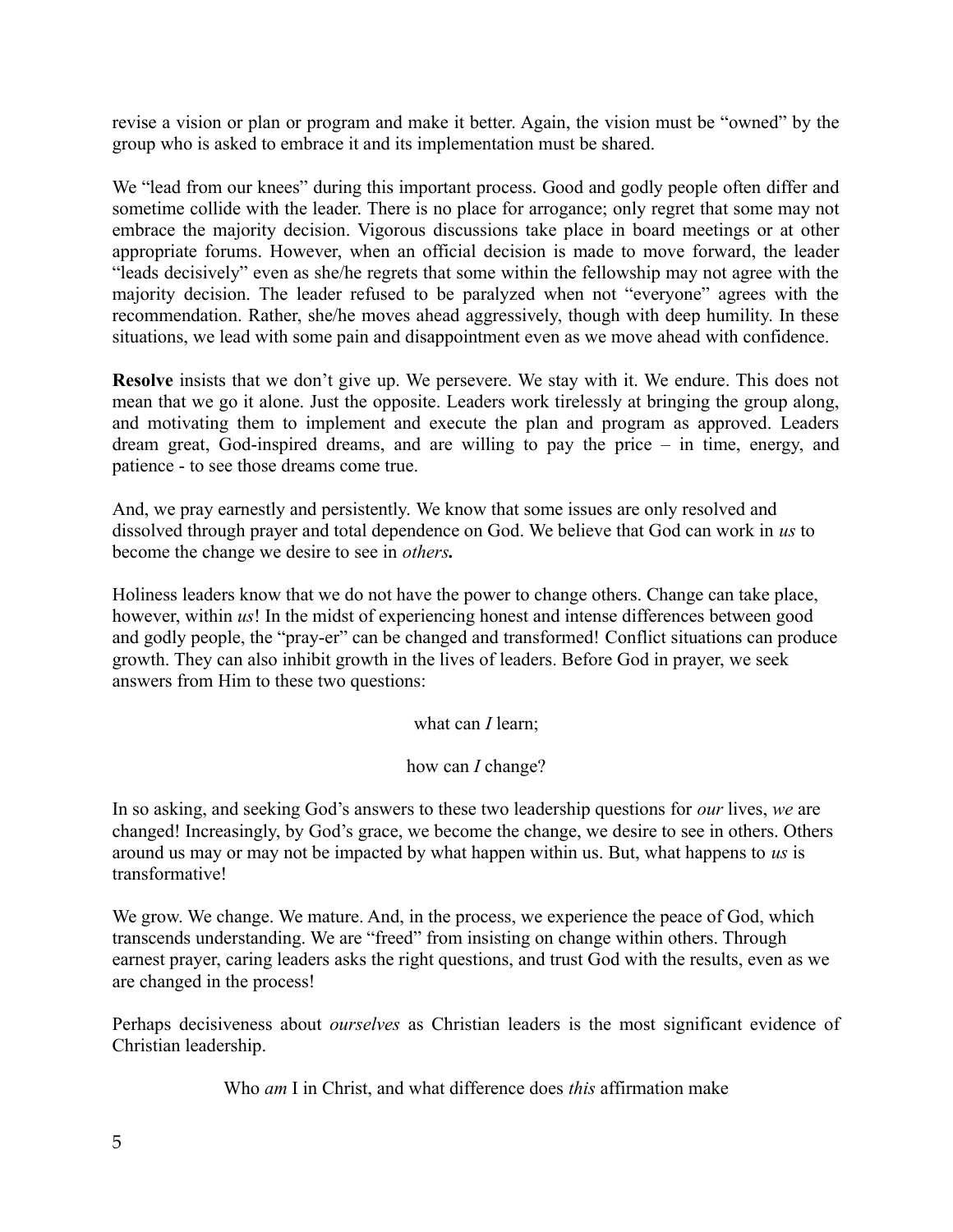in the home, on the job, in the congregation or board meeting?

How important is the faith community I lead in shaping *me* as a Christian leader in deed as well as in word, title, or position?

Before we leave this issue, let's burrow deeper into the imperative to pray earnestly and persistently. Bonheoffer offered profound guidance to leaders regarding prayer for our "enemies." He counseled,

"In prayer we go to our enemies, to stand at their side. We are with them, near them, for them before God. Jesus does not promise us that the enemy we love, we bless, to whom we do good, will not abuse and persecute us. They will do so. But even in doing so, they cannot harm and conquer us if we take this last step to them in intercessory prayer… Every insult from our enemy will only bind us closer to God and to our enemy. Every persecution can only serve to bring the enemy closer to reconciliation with God… Loving one's enemies leads disciples to the way of the cross and into communion with the crucified one."

(*40-Day Journey with Dietrich Bonhoeffer*). Copyright © 2007 Augsburg Books.

Christian leaders often look at those who oppose us as being our enemies. Perhaps the greatest behavioral characteristic of leaders who follow Jesus is to pray for those who oppose us, disagree with us, say critical things about us. In the Sermon on the Mount, Jesus challenges us to "hear His words and obey them." These words can haunt us. But we must obey His words, if we remain a faithful follower of Jesus.

## **Conclusion**

Permit me to conclude with some **practical lessons on leading decisively** within **our** community of faith as you and I work with the tension of holding to our vision for the future while holding just as firmly to the realities of the present.

1. Good and godly people often see things differently from the leader.

2. Many issues over which we experience conflict are culturally, ethnically, local community, even family based, and not a violation of scripture.

3. Differences that divide us have the potential to alienate members of the body of Christ and to impact negatively the work of God in our communities.

4. Caring for our brothers and sisters in Christ who differ with us is to love, respect and honor them, as God loves them.

5. Acceptance of others implies that we can learn from them.

6. Strong boards empower missional and visionary pastors; strong pastors embrace passionate and engaged boards.

We *can* serve as decisive leaders with integrity and grace as our testimony of holiness of heart and life continually transforms the way we live in and lead a faith community.